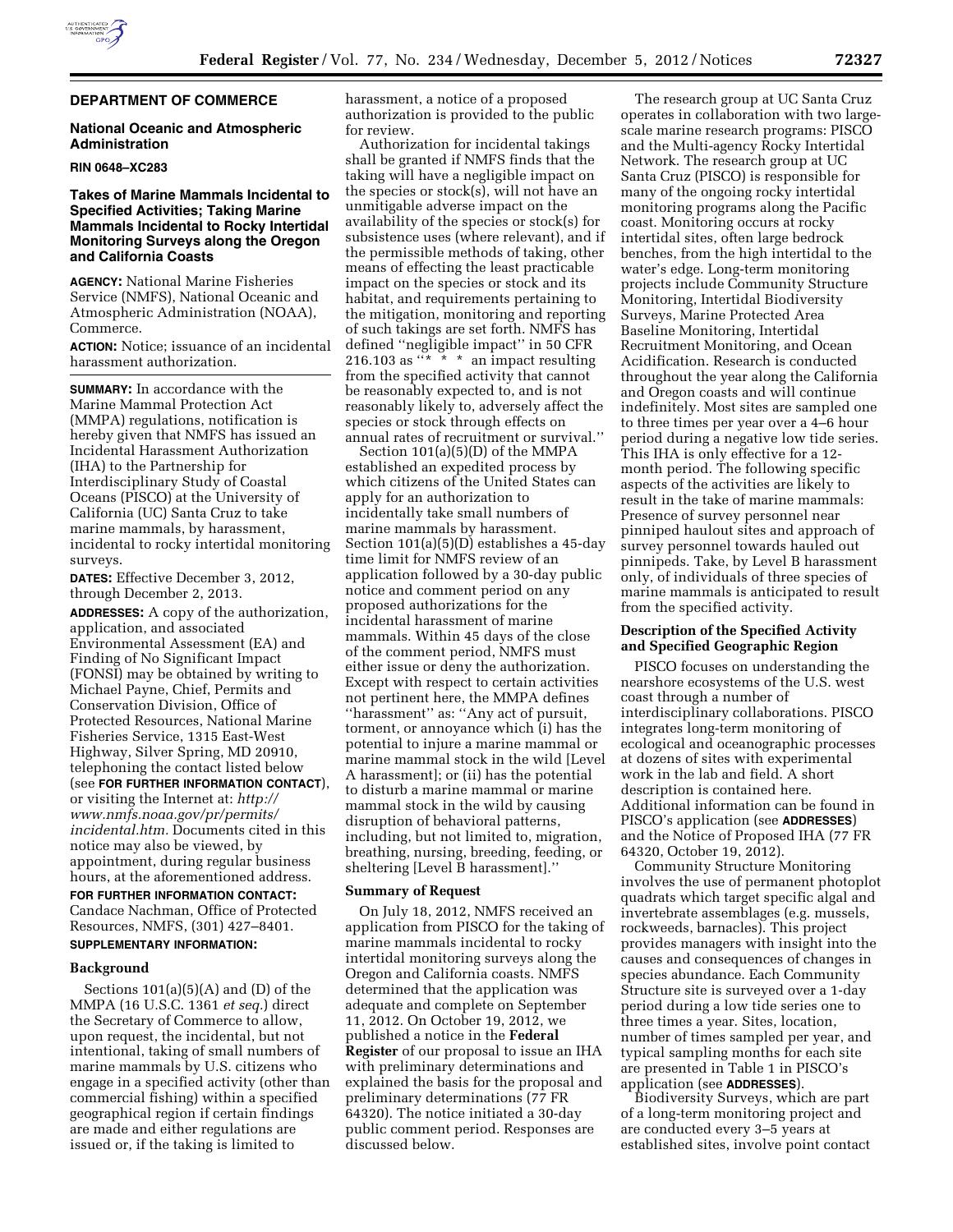identification along permanent transects, mobile invertebrate quadrat counts, sea star band counts, and tidal height topographic measurements. Table 2 in PISCO's application (see **ADDRESSES**) lists established biodiversity sites in Oregon and California.

In September 2007, the state of California began establishing a network of Marine Protected Areas along the California coast as part of the Marine Life Protection Act (MLPA). Under baseline monitoring programs funded by Sea Grant and the Ocean Protection Council, PISCO established additional intertidal monitoring sites in the Central Coast (Table 3 in PISCO's application), North Central Coast (Table 4 in PISCO's application), and South Coast (Table 5 in PISCO's application) study regions.

Intertidal recruitment monitoring collects data on invertebrate larval recruitment on a monthly basis at two central California sites. Mussel and other bivalve recruits are collected in mesh pot-scrubbers bolted into the substrate. Barnacle recruits and cyprids are collected on PVC plates covered in non-slip tape and bolted to the substrate.

The Ocean Margin Ecosystems Group for Acidification Studies is a National Science Foundation funded project that involves research at eight sites along the California Current upwelling system from Southern California into Oregon. PISCO is responsible for research at two of these sites, Hopkins and Terrace Point, located in the Monterey Bay region of mainland California. The intention of this collaboration is to monitor oceanic pH on large spatial and temporal scales and to determine if any relationship exists between changing ocean chemistry and the states of two key intertidal organisms, the purple urchin and the California mussel.

### *Specified Geographic Location and Activity Timeframe*

PISCO's research is conducted throughout the year along the California and Oregon coasts. Figures 1 through 4 in PISCO's application depict regularly sampled sites. Red stars in the figures indicate sites where pinnipeds are found during monitoring survey activities. Most sites are sampled one to three times per year over a 1-day period (4–6 hours per site) during a negative low tide series. Due to the large number of research sites, scheduling constraints, the necessity for negative low tides and favorable weather/ocean conditions, exact survey dates are variable and difficult to predict. Table 1 in PISCO's application (see **ADDRESSES**) outlines the typical sampling season for the various

locations. Some sampling is anticipated to occur in all months, except for January, August, and September.

The intertidal zones where PISCO conducts intertidal monitoring are also areas where pinnipeds can be found hauled out on the shore at or adjacent to some research sites. Accessing portions of the intertidal habitat may cause incidental Level B (behavioral) harassment of pinnipeds through some unavoidable approaches if pinnipeds are hauled out directly in the study plots or while biologists walk from one location to another. No motorized equipment is involved in conducting these surveys. The species for which Level B harassment is authorized are: California sea lions (*Zalophus californianus californianus*); harbor seals (*Phoca vitulina richardii*); and northern elephant seals (*Mirounga angustirostris*).

### **Comments and Responses**

A Notice of Proposed IHA was published in the **Federal Register** on October 19, 2012 (77 FR 64320) for public comment. During the 30-day public comment period, NMFS received one letter from the Marine Mammal Commission (MMC). No other organizations or private citizens provided comments on the proposed issuance of an IHA for this activity.

*Comment:* The MMC notes that the take table in the application underestimated the number of takes based on the take estimation method within the text. If that problem is fixed, then the MMC concurs with NMFS' preliminary finding and recommends that NMFS issue the requested IHA (1) with the proposed mitigation and monitoring measures and (2) after revising the number of takes in the take table to be consistent with the take estimation method in the text of the application.

*Response:* NMFS has included all of the mitigation and monitoring measures proposed in the Notice of Proposed IHA (77 FR 64320, October 19, 2012) in the issued IHA. Additionally, NMFS has corrected the take estimates noted in Table 7 of PISCO's application to match the text contained on pages 16–18 of the application. Specific changes that were made to the table include the removal of takes of northern elephant seals at Sea Ranch and Hopkins. The northern elephant seal takes at Hopkins were correctly moved to the harbor seal pup columns in the table to account for the potential presence of harbor seal pups at that location. Take events per year were increased to three at Stillwater and Government Point and to two events per year at Carmel Point and Piedras

Blancas. A small number of harbor seal pup takes are now included for Carmel Point. Now that these corrections have been made, the take levels outlined in the table match with those described in the text. Table 1 in this document reflects the correct number of authorized take, by Level B harassment, for each species.

### **Description of Marine Mammals in the Area of the Specified Activity**

Several pinniped species can be found along the California and Oregon coasts. The three that are most likely to occur at some of the research sites are California sea lion, harbor seal, and northern elephant seal. None of these species are listed as threatened or endangered under the U.S. Endangered Species Act (ESA) or as depleted under the MMPA. On rare occasions, PISCO researchers have seen very small numbers (i.e., five or fewer) of Steller sea lions at one of the sampling sites. These sightings are rare. Therefore, encounters are not expected. However, if Steller sea lions are sighted before approaching a sampling site, researchers will abandon approach and return at a later date. For this reason, this species is not considered further in this IHA.

We refer the public to Carretta *et al.*  (2011) for general information on these species which are presented below this section. The publication is available on the internet at: *[http://](http://www.nmfs.noaa.gov/pr/pdfs/sars/po2011.pdf) [www.nmfs.noaa.gov/pr/pdfs/sars/](http://www.nmfs.noaa.gov/pr/pdfs/sars/po2011.pdf)  [po2011.pdf.](http://www.nmfs.noaa.gov/pr/pdfs/sars/po2011.pdf)* Additional information on the status, distribution, seasonal distribution, and life history can also be found in PISCO's application and NMFS' Notice of Proposed IHA (77 FR 64320, October 19, 2012). The information has not changed and is therefore not repeated here.

California (southern) sea otters (*Enhydra lutris nereis*), listed as threatened under the ESA and categorized as depleted under the MMPA, usually range in coastal waters within 2 km (1.2 mi) of shore. This species is managed by the U.S. Fish and Wildlife Service and is not considered further in this notice.

### **Potential Effects of the Specified Activity on Marine Mammals**

The appearance of researchers may have the potential to cause Level B harassment of any pinnipeds hauled out at sampling sites. Although marine mammals are never deliberately approached by abalone survey personnel, approach may be unavoidable if pinnipeds are hauled out in the immediate vicinity of the permanent study plots. Disturbance may result in reactions ranging from an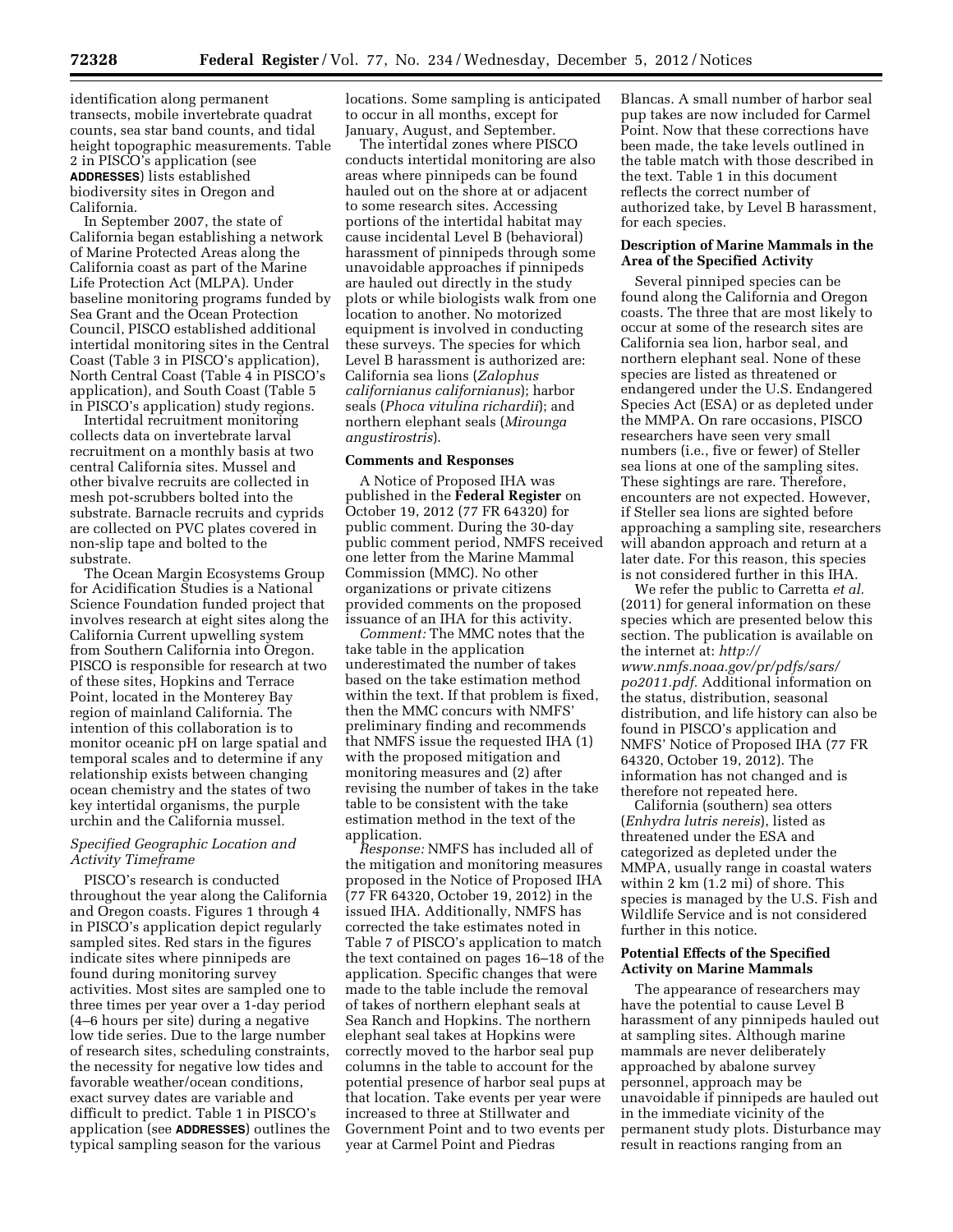animal simply becoming alert to the presence of researchers (e.g., turning the head, assuming a more upright posture) to flushing from the haul-out site into the water. NMFS does not consider the lesser reactions to constitute behavioral harassment, or Level B harassment takes, but rather assumes that pinnipeds that move greater than 1 m (3.3 ft) or change the speed or direction of their movement in response to the presence of researchers are behaviorally harassed, and thus subject to Level B taking. Animals that respond to the presence of researchers by becoming alert, but do not move or change the nature of locomotion as described, are not considered to have been subject to behavioral harassment. NMFS' Notice of Proposed IHA (77 FR 64320, October 19, 2012) contains information regarding potential impacts to marine mammals from the specified activity. The information has not changed and is therefore not repeated here.

Typically, even those reactions constituting Level B harassment would result at most in temporary, short-term disturbance. In any given study season, researchers will visit sites one to three times per year for a total of 4–6 hours per visit. Therefore, disturbance of pinnipeds resulting from the presence of researchers lasts only for short periods of time and is separated by significant amounts of time in which no disturbance occurs. Because such disturbance is sporadic, rather than chronic, and of low intensity, individual marine mammals are unlikely to incur any detrimental impacts to vital rates or ability to forage and, thus, loss of fitness. Correspondingly, even local populations, much less the overall stocks of animals, are extremely unlikely to accrue any significantly detrimental impacts.

NMFS does not anticipate that the activities would result in the injury, serious injury, or mortality of pinnipeds because pups are only found at a couple of the sampling locations during certain times of the year and that many rookeries occur on the offshore islands and not the mainland areas where the activities would occur. In addition, researchers will exercise appropriate caution approaching sites, especially when pups are present and will redirect activities when pups are present.

## **Anticipated Effects on Marine Mammal Habitat**

The only habitat modification associated with the activity is the placement of permanent bolts and other sampling equipment in the intertidal. Bolts are installed during the set-up of a site and, at existing sites, this has

already occurred. In some instances, bolts will need to be replaced or installed for new plots. Bolts are 7.6 to 12.7 cm (2 to 5 in) long, stainless steel 1 cm (3⁄8 in) Hex or Carriage bolts. They are installed by drilling a hole with a battery powered DeWalt 24 volt rotary hammer drill with a 1 cm (<sup>3</sup>/8 in) bit. The bolts protrude 1.3–7.6 cm (0.5–3 in) above the rock surface and are held in place with marine epoxy. Although the drill does produce noticeable noise, researchers have never observed an instance where near-by or offshore marine mammals were disturbed by it. Any marine mammal at the site would likely be disturbed by the presence of researchers and retreat to a distance where the noise of the drill would not increase the disturbance. In most instances, wind and wave noise also drown out the noise of the drill. The installation of bolts and other sampling equipment is conducted under the appropriate permits (Monterey Bay National Marine Sanctuary, California State Parks). Once a particular study has ended, the respective sampling equipment is removed. No trash or field gear is left at a site. Thus, the activity is not expected to have any habitatrelated effects, including to marine mammal prey species, that could cause significant or long-term consequences for individual marine mammals or their populations.

### **Mitigation**

In order to issue an incidental take authorization (ITA) under Section 101(a)(5)(D) of the MMPA, NMFS must, where applicable, set forth the permissible methods of taking pursuant to such activity, and other means of effecting the least practicable impact on such species or stock and its habitat, paying particular attention to rookeries, mating grounds, and areas of similar significance, and on the availability of such species or stock for taking for certain subsistence uses (where relevant).

PISCO shall implement several mitigation measures to reduce potential take by Level B (behavioral disturbance) harassment. Measures include: (1) Conducting slow movements and staying close to the ground to prevent or minimize stampeding; (2) avoiding loud noises (i.e., using hushed voices); (3) avoiding pinnipeds along access ways to sites by locating and taking a different access way and vacating the area as soon as sampling of the site is completed; (4) monitoring the offshore area for predators (such as killer whales and white sharks) and avoid flushing of pinnipeds when predators are observed in nearshore waters; (5) using binoculars

to detect pinnipeds before close approach to avoid being seen by animals; (6) only flushing pinnipeds if they are located in the sampling plots and there are no other means to accomplish the survey (however, flushing must be done slowly and quietly so as not to cause a stampede); (7) no intentional flushing if pups are present at the sampling site; and (8) rescheduling sampling if Steller sea lions are present at the site.

The methodologies and actions noted in this section will be utilized and are included as mitigation measures in the IHA to ensure that impacts to marine mammals are mitigated to the lowest level practicable. The primary method of mitigating the risk of disturbance to pinnipeds, which will be in use at all times, is the selection of judicious routes of approach to study sites, avoiding close contact with pinnipeds hauled out on shore, and the use of extreme caution upon approach. In no case will marine mammals be deliberately approached by survey personnel, and in all cases every possible measure will be taken to select a pathway of approach to study sites that minimizes the number of marine mammals potentially harassed. In general, researchers will stay inshore of pinnipeds whenever possible to allow maximum escape to the ocean. Each visit to a given study site will last for approximately 4–6 hours, after which the site is vacated and can be reoccupied by any marine mammals that may have been disturbed by the presence of researchers. By arriving before low tide, worker presence will tend to encourage pinnipeds to move to other areas for the day before they haul out and settle onto rocks at low tide.

PISCO will suspend sampling and monitoring operations immediately if an injured marine mammal is found in the vicinity of the project area and the monitoring activities could aggravate its condition.

NMFS has carefully evaluated PISCO's proposed mitigation measures and considered a range of other measures in the context of ensuring that NMFS prescribes the means of effecting the least practicable impact on the affected marine mammal species and stocks and their habitat. Our evaluation of potential measures included consideration of the following factors in relation to one another:

• The manner in which, and the degree to which, the successful implementation of the measure is expected to minimize adverse impacts to marine mammals;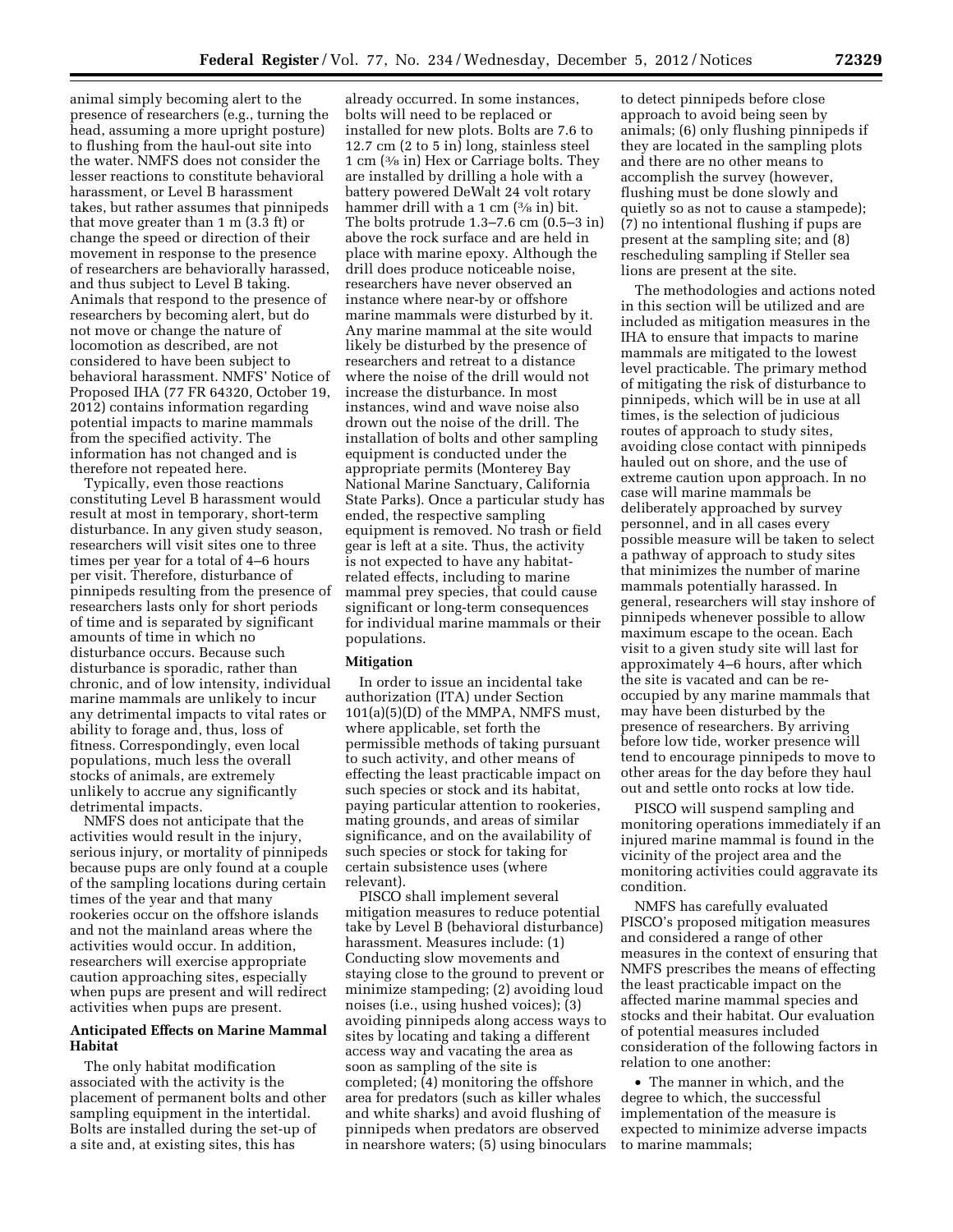• the proven or likely efficacy of the specific measure to minimize adverse impacts as planned; and

• the practicability of the measure for applicant implementation.

Based on our evaluation of the final mitigation measures, NMFS has determined that they provide the means of effecting the least practicable impact on marine mammal species or stocks and their habitat, paying particular attention to rookeries, mating grounds, and areas of similar significance.

### **Monitoring and Reporting**

In order to issue an ITA for an activity, Section 101(a)(5)(D) of the MMPA states that NMFS must, where applicable, set forth ''requirements pertaining to the monitoring and reporting of such taking''. The MMPA implementing regulations at 50 CFR 216.104 (a)(13) indicate that requests for ITAs must include the suggested means of accomplishing the necessary monitoring and reporting that will result in increased knowledge of the species and of the level of taking or impacts on populations of marine mammals that are expected to be present in the proposed action area.

PISCO can add to the knowledge of pinnipeds in California and Oregon by noting observations of: (1) Unusual behaviors, numbers, or distributions of pinnipeds, such that any potential follow-up research can be conducted by the appropriate personnel; (2) tagbearing carcasses of pinnipeds, allowing transmittal of the information to appropriate agencies and personnel; and (3) rare or unusual species of marine mammals for agency follow-up.

Monitoring requirements in relation to PISCO's rocky intertidal monitoring include observations made by the applicant. Information recorded will include species counts (with numbers of pups/juveniles when possible), numbers of observed disturbances, and descriptions of the disturbance behaviors during the monitoring surveys, including location, date, and time of the event. In addition, observations regarding the number and species of any marine mammals observed, either in the water or hauled out, at or adjacent to the site, will be recorded as part of field observations during research activities. Observations of unusual behaviors, numbers, or distributions of pinnipeds will be reported to NMFS so that any potential follow-up observations can be conducted by the appropriate personnel. In addition, observations of tag-bearing pinniped carcasses as well as any rare or unusual species of marine mammals will be reported to NMFS. Information

regarding physical and biological conditions pertaining to a site, as well as the date and time that research was conducted will also be noted.

If at any time injury, serious injury, or mortality of the species for which take is authorized should occur, or if take of any kind of any other marine mammal occurs, and such action may be a result of the research, PISCO will suspend research activities and contact NMFS immediately to determine how best to proceed to ensure that another injury or death does not occur and to ensure that the applicant remains in compliance with the MMPA.

A draft final report must be submitted to NMFS Office of Protected Resources within 60 days after the conclusion of the 2012–2013 field season or 60 days prior to the start of the next field season if a new IHA will be requested. The report will include a summary of the information gathered pursuant to the monitoring requirements set forth in the IHA. A final report must be submitted to the Director of the NMFS Office of Protected Resources and to the NMFS Southwest Office Regional Administrator within 30 days after receiving comments from NMFS on the draft final report. If no comments are received from NMFS, the draft final report will be considered to be the final report.

### **Estimated Take by Incidental Harassment**

Except with respect to certain activities not pertinent here, the MMPA defines ''harassment'' as: any act of pursuit, torment, or annoyance which (i) has the potential to injure a marine mammal or marine mammal stock in the wild [Level A harassment]; or (ii) has the potential to disturb a marine mammal or marine mammal stock in the wild by causing disruption of behavioral patterns, including, but not limited to, migration, breathing, nursing, breeding, feeding, or sheltering [Level B harassment].

All anticipated takes would be by Level B harassment, involving temporary changes in behavior. The mitigation and monitoring measures are expected to minimize the possibility of injurious or lethal takes such that take by injury, serious injury, or mortality is considered remote. Animals hauled out close to the actual survey sites may be disturbed by the presence of biologists and may alter their behavior or attempt to move away from the researchers.

As discussed earlier, NMFS considers an animal to have been harassed if it moved greater than 1 m (3.3 ft) in response to the researcher's presence or if the animal was already moving and

changed direction and/or speed, or if the animal flushed into the water. Animals that became alert without such movements were not considered harassed.

For the purpose of this IHA, only Oregon and California sites that are frequently sampled and have a marine mammal presence during sampling were included in take estimates. Sites where only Biodiversity Surveys are conducted were not included due to the infrequency of sampling and rarity of occurrences of pinnipeds during sampling. In addition, Steller sea lions are not included in take estimates as they will not be disturbed by researchers or research activities since activities will not occur or be suspended if Steller sea lions are present. A small number of harbor seal and northern elephant seal pup takes are anticipated as pups may be present at several sites during spring and summer sampling

Takes estimates are based on marine mammal observations from each site. Marine mammal observations are done as part of PISCO site observations, which include notes on physical and biological conditions at the site. The maximum number of marine mammals, by species, seen at any given time throughout the sampling day is recorded at the conclusion of sampling. A marine mammal is counted if it is seen on access ways to the site, at the site, or immediately up-coast or down-coast of the site. Marine mammals in the water immediately offshore are also recorded. Any other relevant information, including the location of a marine mammal relevant to the site, any unusual behavior, and the presence of pups is also noted.

These observations formed the basis from which researchers with extensive knowledge and experience at each site estimated the actual number of marine mammals that may be subject to take. In most cases the number of takes is based on the maximum number of marine mammals that have been observed at a site throughout the history of the site (2–3 observation per year for 5–10 years or more). Section 6 in PISCO's application outlines the number of visits per year for each sampling site and the potential number of pinnipeds anticipated to be encountered at each site.

Since receipt of PISCO's application and publication of the Notice of Proposed IHA, PISCO has indicated that one of the sampling sites, Occulto (34.88122, –120.63954), has developed a small presence of adult harbor seals. This site is visited three times per year for Community Structure Monitoring. Based on this small presence, PISCO